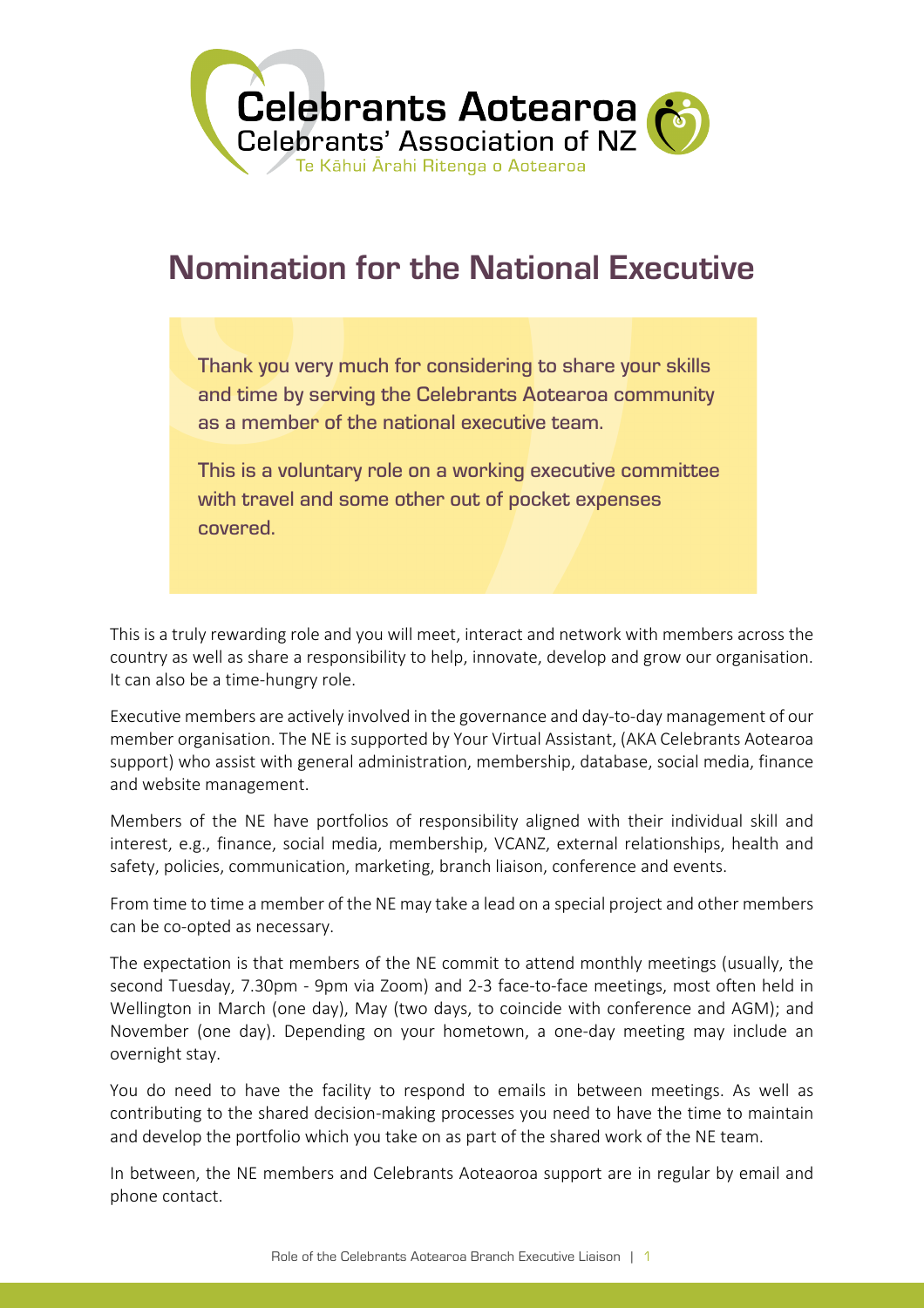

## Role of the National Executive

Carol Gunn, a previous national president, outlined the role of the NE as follows:

- To represent the interests of all members throughout the country at all times not just the particular branch/region from which an Executive Member originates or is Liaison for.
- To promote the objectives of Celebrants Aotearoa as noted in the Constitution
- To foster celebrancy, and to support celebrants in carrying out their duties competently, professionally and ethically.
- To maintain high standards among celebrants, including ethical standards and standard of cultural respect and sensitivity.
- To encourage co-operation and the exchange of experience and ideas among members.
- To provide advice and information to support Members in the effective performance of their duties.
- To facilitate educational opportunities and to encourage the continuing professional development of members.
- To promote public awareness of the roles and functions of celebrants.
- To act as an advocate for celebrants with government and other organisations and agencies
- To continue to listen to the membership as they are the focus and ensure their needs are being met. At the same time there needs to be an awareness of 'agendas' that might be being promoted for small but vocal groups.
- To avoid being reactionary no matter how irritating an issue may be. Ask, what can/should be changed? This may take time so periods of reflection are necessary and important.
- To maintain the confidentiality of meetings this is important as is all discussion. Whether there are unanimous or divided decisions, the outcome is the National Executive speaks with one voice publicly.
- To ensure that the building blocks of the previous years of Celebrants Aotearoa remain strong and professional, maintaining the necessary vigilance regarding the quality of everything in which the Association is involved.
- To attend all meetings whether in-person or online wherever possible, and advise the President/Support Person if unable to attend.
- To attend to management area/s and report in good time for other members to read before a meeting.
- To develop meaningful relationships with the branches through our NE liaison system.
- To develop meaningful relationships with external stakeholders for the benefit of all members.
- To move forwards as a team in a strong, purposeful, positive and professional manner remembering the acronym for TEAM:

TOGETHER EVERYONE **ACHIEVES** MORE!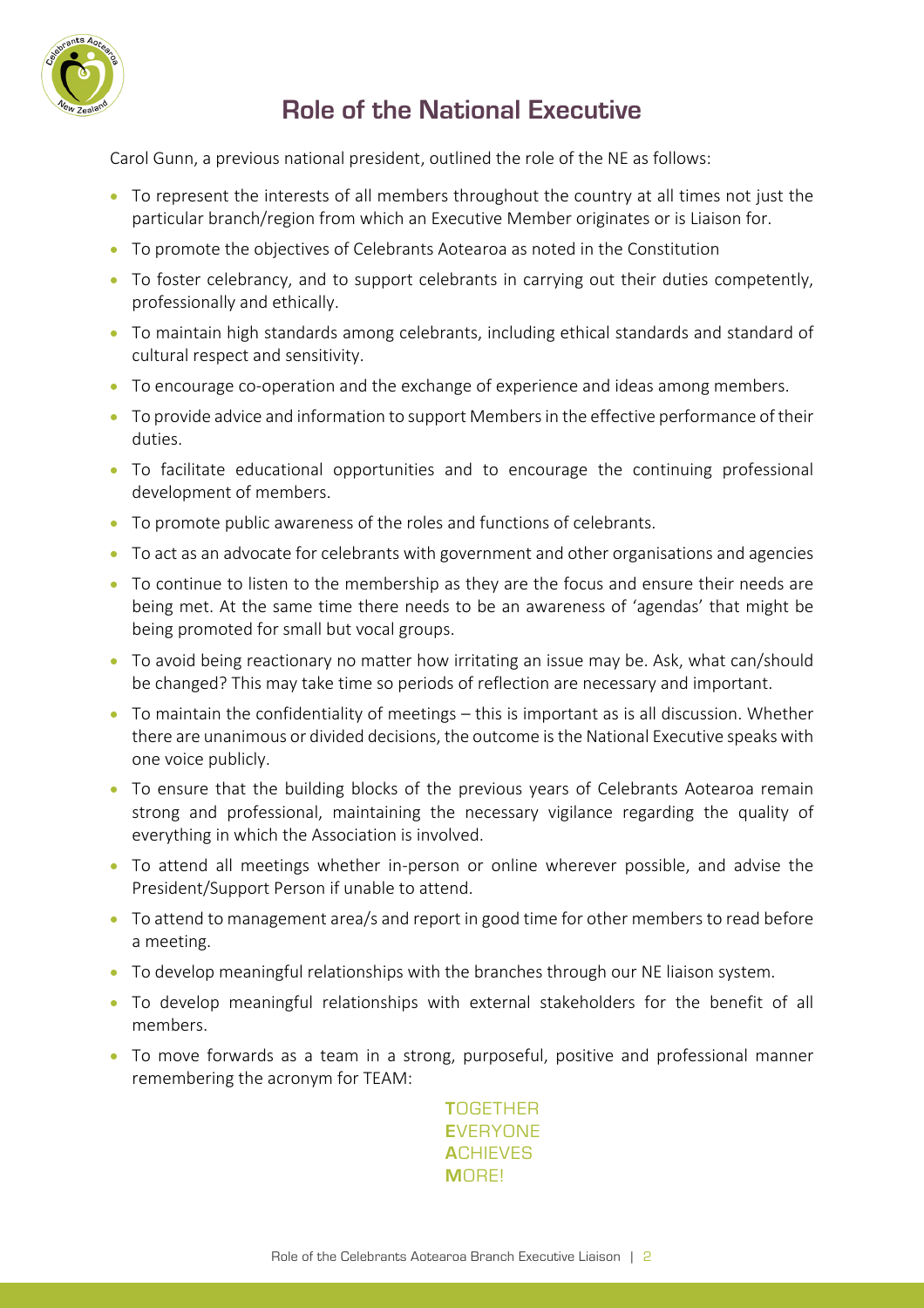

## Duties of the National Executive

#### As outlined in the CANZ Rules (2019)

- 8.1 As soon as practicable after being elected or appointed to the National Executive, each member must become familiar with these Rules and the Incorporated Societies Act.
- 8.2 The National Executive is collectively responsible for ensuring that the Association complies with the Incorporated Societies Act and that individual members of the National Executive comply with these Rules.
- 8.3 National Executive members must exercise their powers and discharge their duties: a. In good faith in the best interests of the Association;
	- b. For a proper purpose;
	- c. With care and diligence; and
	- d. To avoid and declare any potential or perceived conflicts of interest.
- 8.4 A National Executive member who has a material personal interest in a matter being considered at a National Executive meeting must disclose the nature and extent of that interest to the National Executive.
- 8.5 If the President determines that the National Executive member has a material conflict, the National Executive member:
	- a. Must not be present while the matter is being considered at the meeting; and
	- b. Must not vote on the matter.
	- c. If there are insufficient National Executive members to form a quorum after all National Executive members who have a material personal interest are disqualified from voting on a matter, a general meeting may be called to deal with the matter.
- 8.6 This rule does not apply to a material personal interest:
	- a. That exists only because the National Executive member belongs to a class of persons for whose benefit the Association is established or,
	- b. That the National Executive member has in common with all, or a substantial proportion of, the Members of the Association.
- 8.7 National Executive members and former National Executive members must not make improper use of:
	- a. Their position
	- b. Information acquired by virtue of holding their position so as to gain an advantage for themselves or any other person or to cause detriment to the Association.
- 8.8 The business of the Association must be managed by or under the direction of the National Executive.
- 8.9 The National Executive may:
	- a. Appoint and remove the President/Secretariat.
	- b. Establish subcommittees consisting of members and non-members with terms of reference it considers appropriate.
	- c. Approve (and from time to time amend) a Code of Conduct and a Code of Ethics which will be binding on all members once notice is given to members of them. Such codes may be published on the Association's website.